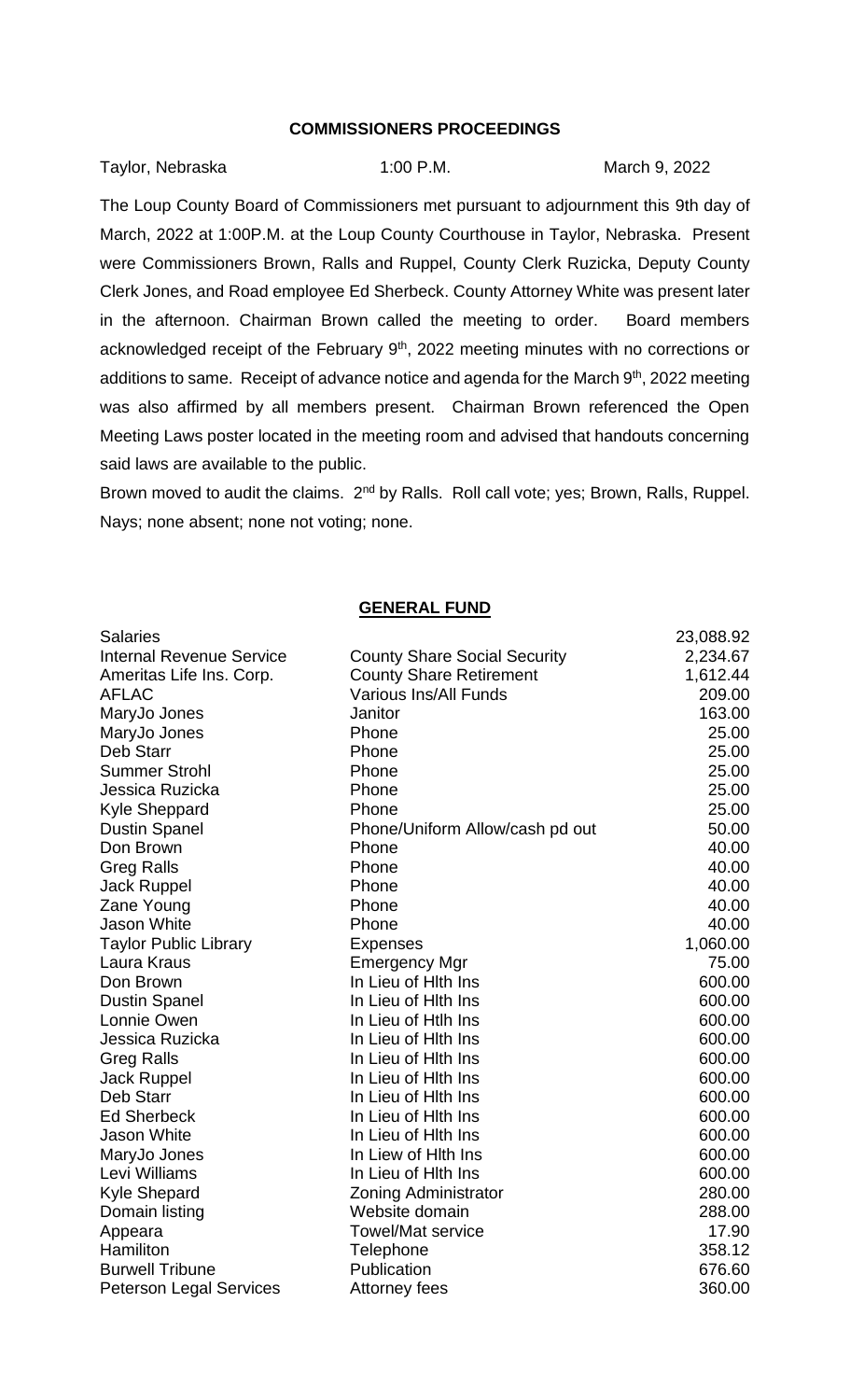| <b>J&amp;J Sanitation</b>           | Garbage                 | 42.82     |
|-------------------------------------|-------------------------|-----------|
| Eakes                               | <b>Office Supplies</b>  | 188.36    |
| <b>MIPS</b>                         | Program                 | 758.49    |
| <b>MIPS</b>                         | Tech support            | 339.89    |
| <b>Custer Public Power District</b> | Electricity             | 169.51    |
| <b>Great Western Gas</b>            | Propane                 | 400.00    |
| Village of Taylor                   | Sewer/Landfill Fee      | 36.58     |
| <b>NACO</b>                         | Dues                    | 40.00     |
| Microfilm Imaging Systems Inc       | <b>Equipment Rental</b> | 52.00     |
| <b>USPS</b>                         | Postage/box rent        | 394.00    |
| Jordan's Auto Repair                | Repairs                 | 273.99    |
| <b>Staples Credit Plan</b>          | <b>Office Supplies</b>  | 483.14    |
| <b>Union Bank and Trust</b>         | <b>Checks</b>           | 177.26    |
| Region 26                           | Training                | 70.00     |
| <b>Verizon Wireless</b>             | Wireless internet       | 40.01     |
| <b>NACO</b>                         | <b>Dues</b>             | 50.00     |
| <b>Corner Stop</b>                  | Fuel                    | 185.74    |
| Schaper & White                     | Secretary/service fees  | 215.00    |
| Don Brown                           | Mileage                 | 32.76     |
| <b>Greg Ralls</b>                   | Mileage                 | 5.85      |
| Jack Ruppel                         | Mileage                 | 18.72     |
| <b>GLW Extention office</b>         | <b>County Share</b>     | 3,441.44  |
| <b>TOTAL GENERAL FUND</b>           |                         | 44,814.21 |

## **AMBULANCE FUND**

| <b>Hamilton</b>                 | Phone/Internet               | 101.04 |
|---------------------------------|------------------------------|--------|
| Dearborn National Life Ins. Co. | <b>EMT/FR Life Insurance</b> | 37.84  |
| Corner Stop                     | Fuel                         | 129.34 |
| AMBULANCE FUND TOTAL            |                              | 268.22 |
|                                 | <b>ROAD FUND</b>             |        |
|                                 |                              |        |

| <b>Salaries</b>                     |                                     | 11,381.46 |
|-------------------------------------|-------------------------------------|-----------|
| <b>Internal Revenue Service</b>     | <b>County Share Social Security</b> | 850.08    |
| Ameritas Life Ins. Corp             | <b>County Share Retirement</b>      | 768.24    |
| Levi Williams                       | Phone/                              | 40.00     |
| <b>Ed Sherbeck</b>                  | Phone/Supplies/Mileage              | 40.00     |
| Lonnie Owen                         | Phone/Mileage/Supplies              | 144.78    |
| <b>Custer Public Power District</b> | Electricity                         | 161.41    |
| <b>J&amp;J Sanitation</b>           | Garbage                             | 40.32     |
| Corner Stop Enterprises Inc.        | Fuel                                | 1,314.39  |
| <b>Burwell Independent Oil</b>      | Fuel                                | 970.69    |
| Maverick                            | Tire repair                         | 242.00    |
| <b>Garfield County</b>              | Rd Mtc.                             | 150.00    |
| <b>NMC Exchange</b>                 | <b>Repairs</b>                      | 1,347.94  |
| <b>ROAD FUND TOTAL</b>              |                                     | 17,451.31 |

Ruppel moved to allow the claims.  $2<sup>nd</sup>$  by Ralls. Roll call vote; yes; Ralls, Brown and Ruppel. Nays; none absent; none not voting; none. Ralls moved for the adoption of a resolution transferring monies from the General Fund to the Road and Special Road Funds. 2<sup>nd</sup> by Ruppel. Roll call vote; yes; Brown, Ralls and Ruppel. Nays; none absent; none not voting; none. Said resolution can be found in Commissioners Record No. 10 Page 174.